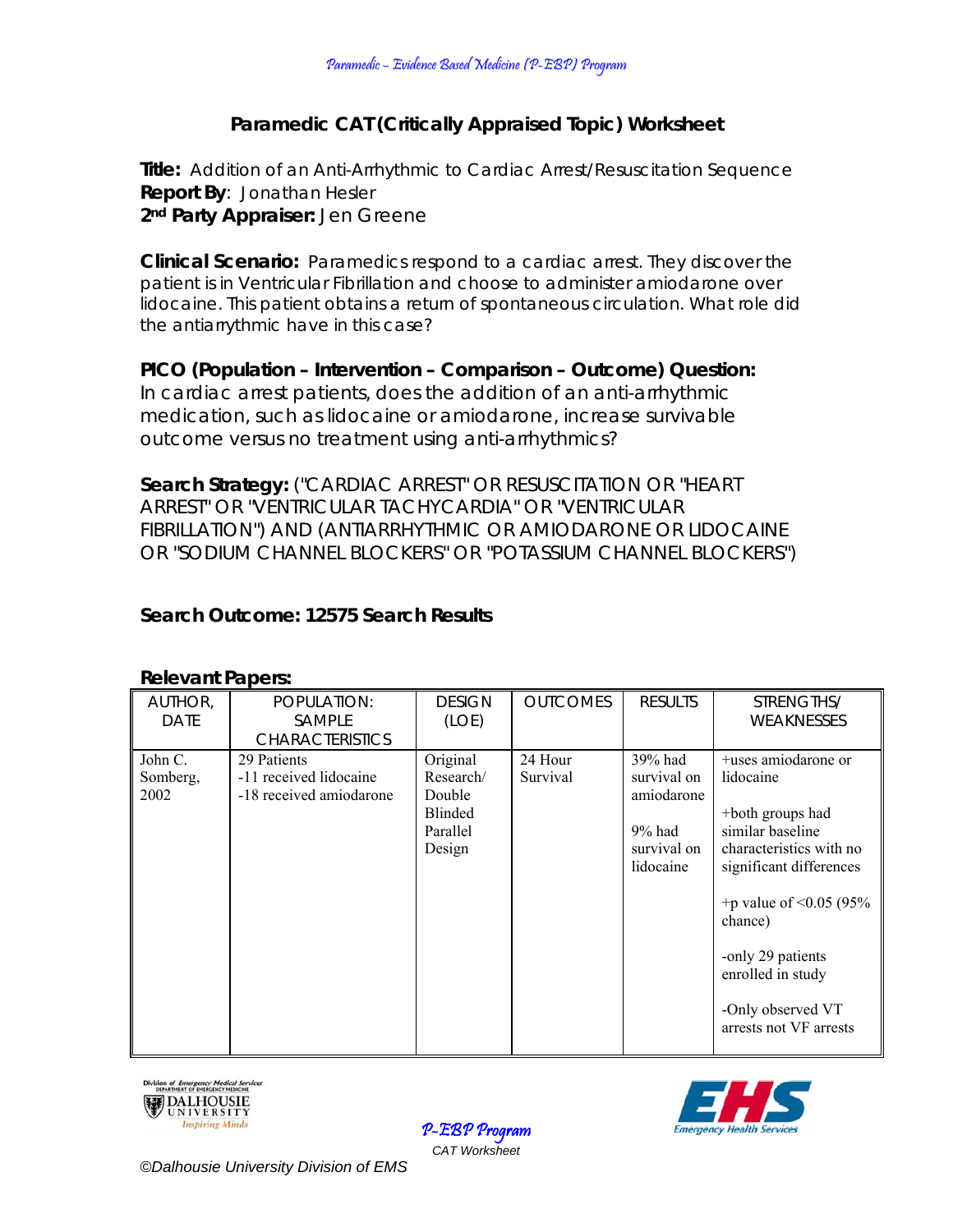| Peter J.<br>Kudenchuk,<br>MD, 2014 | 3000 Adult Patients across<br>North America<br>-Patients $\geq$ 18 years of age<br>-Non traumatic cardiac<br>arrest<br>-Persistent or recurring<br>VF/VT after $\geq$ 1 shock | Original<br>Resarch/<br>Prospective<br>Randomized<br><b>Blinded</b><br>Design | Survival to<br>hospital<br>discharge | Study is<br>currently<br>ongoing,<br>no data<br>currently<br>available | $+$ uses<br>amiodarone/lidocaine/or<br>placebo<br>+study's principal aim<br>is to determine if<br>survival is improved by<br>amiodarone as<br>compared with placebo<br>$+$ good blinding<br>+study will use large<br>sample size<br>-study is<br>prospective/ongoing<br>and is not yet complete<br>-no preliminary data<br>available |
|------------------------------------|-------------------------------------------------------------------------------------------------------------------------------------------------------------------------------|-------------------------------------------------------------------------------|--------------------------------------|------------------------------------------------------------------------|--------------------------------------------------------------------------------------------------------------------------------------------------------------------------------------------------------------------------------------------------------------------------------------------------------------------------------------|

## **Comments:**

-Two studies found that amiodarone is more effective than lidocaine in the treatment of shock resistant Ventricular Tachycardia

-Second study (Peter J Kudenchuk, MD): "Based on prior studies, IV amiodarone is hypothesized to be an effective anti-arrhythmic agent for cardiac arrest whereas the effectiveness of lidocaine is less certain"

**Consider:** *Why would you NOT change practice, based on this article?* Practice should not be changed based on this article due to the fact that both groups of patients show a benefit when an addition of antiarrhythmic medication is added to the cardiac resuscitation sequence.

> P-EBP Program *CAT Worksheet*

**Clinical Bottom Line**: The addition of an anti-arrhythmic medication (particularly amiodarone) vs. no anti-arrhythmic medication during cardiac arrest is hypothesized to improve cardiac arrest outcomes.





*©Dalhousie University Division of EMS*